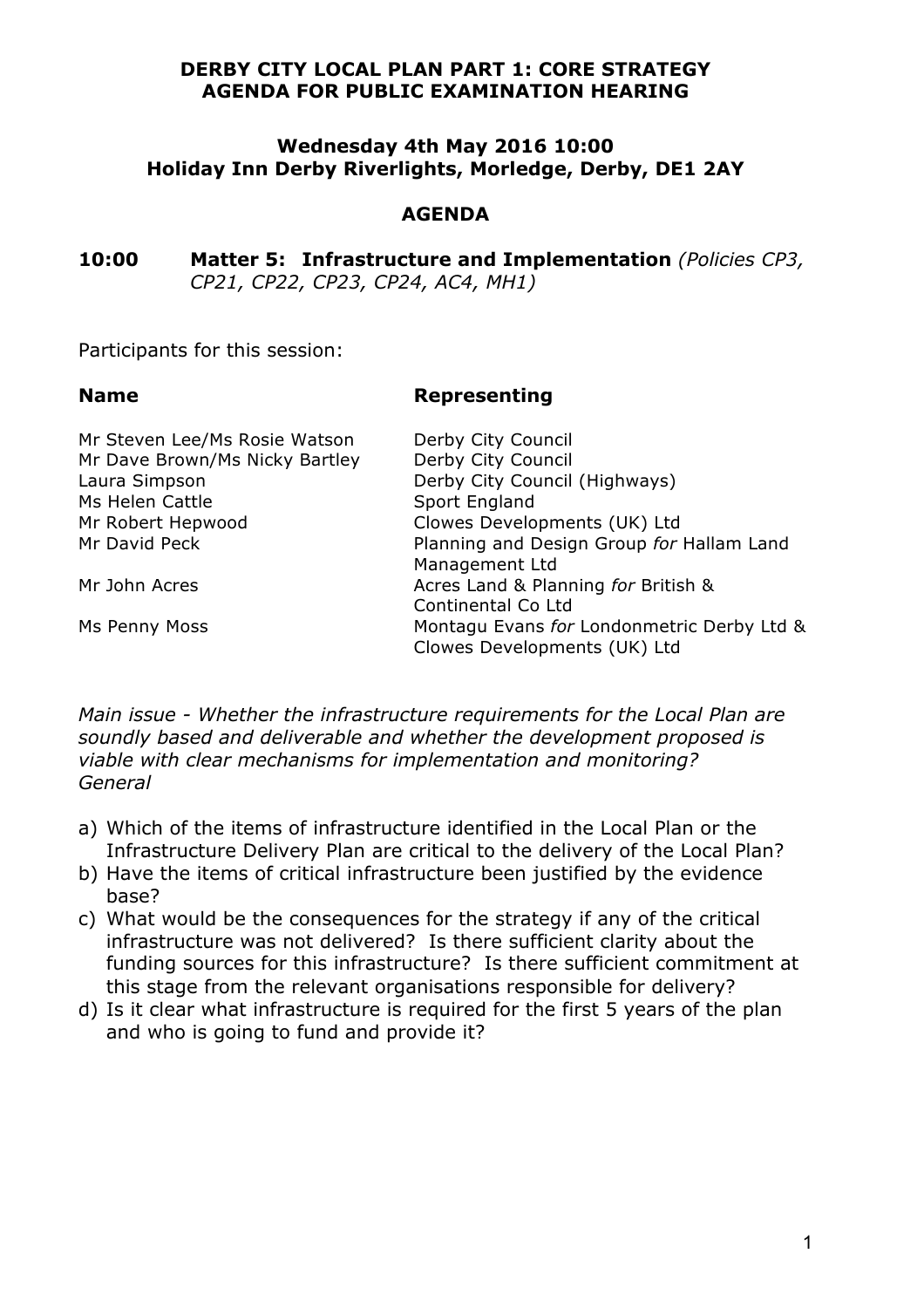# **DERBY CITY LOCAL PLAN PART 1: CORE STRATEGY AGENDA FOR PUBLIC EXAMINATION HEARING**

# *Transport*

- e) Have the overall transport implications of the Local Plan been adequately assessed, including any traffic congestion effects? Will the identified infrastructure requirements be effective in addressing those impacts? Is it clear how the infrastructure will be delivered?
- f) Does the Local Plan facilitate the use of sustainable modes of transport?
- g) Are proposals for transport improvements in Policy CP24 justified and deliverable?
- h) Would the Local Plan be unsound if the Policies Map did not make a more specific allocation for the A52/Wyvern junction improvement?
- i) Should the Local Plan include reference to Strategic Rail Freight Interchanges?
- j) Do Policies CP23 and AC4 and Appendix C accord with national policy for local parking standards, including the amendments in this regard in the Written Ministerial Statement of March 2015?

# *Other infrastructure and services*

- k) Has the Local Plan taken appropriate account of water resources? To what extent is water supply a constraint on development?
- l) Have the implications of the Local Plan for waste water infrastructure been appropriately identified and justified?
- m)Have the education infrastructure implications of the Local Plan been appropriately identified? Is the infrastructure deliverable and are there effective mechanisms for implementation?
- n) Have the implications of the Local Plan for other community facilities been appropriately identified? Are any necessary additional facilities deliverable and are there effective mechanisms for implementation?
- o) Does Policy CP22 make appropriate provision for higher and further education?
- p) Is it justifiable to include public art in Policy MH1 as necessary and appropriate infrastructure? Is the approach to securing public art in Policy CP3 justified and appropriate?

# *Implementation*

- q) Has the overall viability of development been appropriately assessed? Would the requirements of the policies in the Local Plan put the viability of its implementation as a whole at risk?
- r) Have appropriate allowances been made for infrastructure requirements in terms of s106 contributions, the CIL or other mechanisms and the climate change mitigation requirements of the Local Plan in assessing the overall viability of development?
- s) Does the approach to infrastructure requirements comply with CIL Regulation 122 where they would be sought by means of planning obligations?